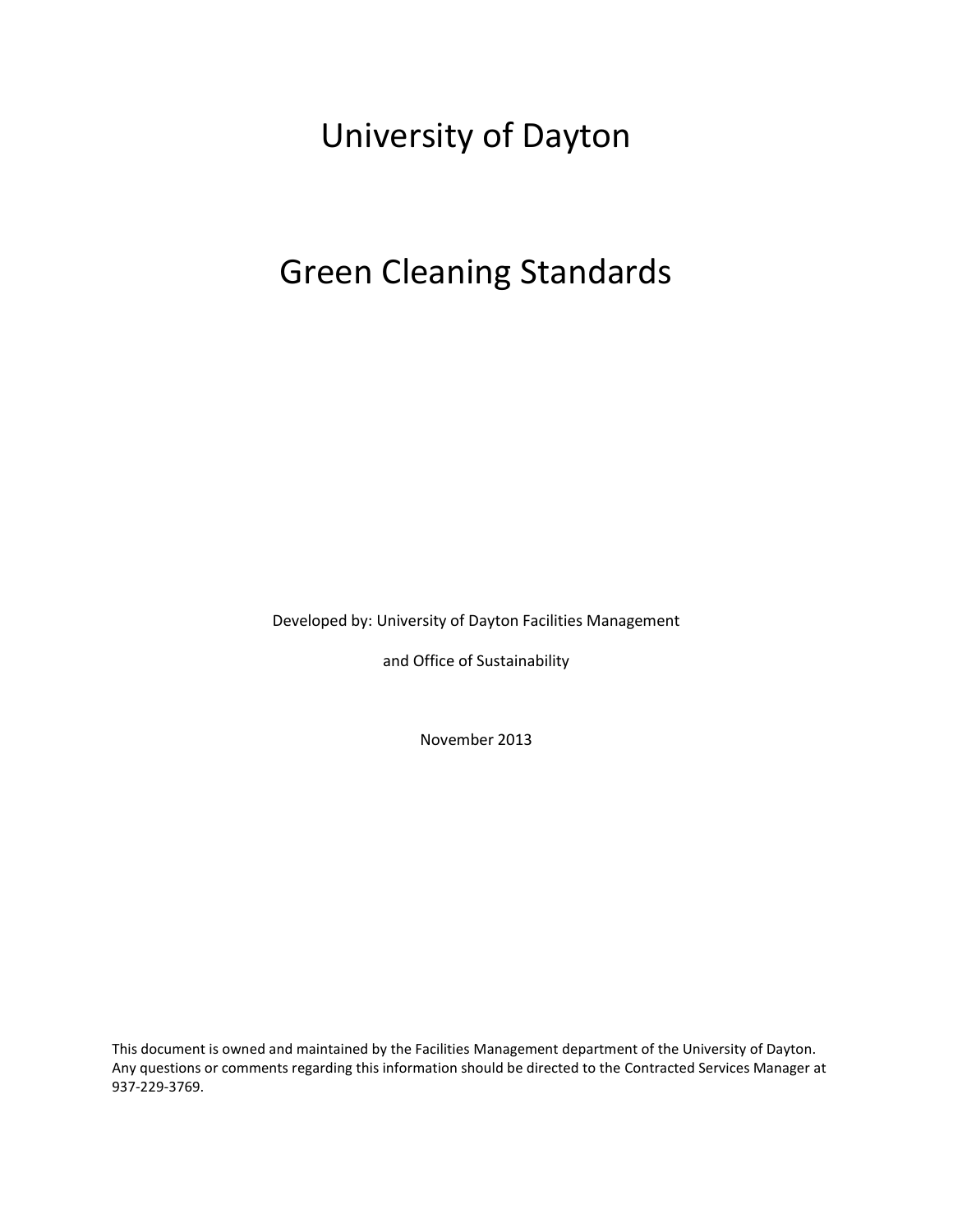## TABLE OF CONTENTS

| <b>OBJECTIVE</b>                                    | 3                                |
|-----------------------------------------------------|----------------------------------|
| <b>PROGRAM MAINTENANCE AND IMPLEMENTATION</b>       | 3                                |
| <b>ADMINISTRATIVE &amp; MANAGEMENT REQUIREMENTS</b> | $\overline{\mathbf{4}}$          |
| <b>TRAINING</b>                                     | $\overline{4}$                   |
| <b>STAFFING MODEL</b>                               | 5                                |
| <b>INSPECTIONS</b>                                  | 5                                |
| APPA LEVELS OF CLEANING                             | 5                                |
| <b>FEEDBACK PLAN</b><br>SAFE HANDLING AND STORAGE   | $\overline{7}$<br>$\overline{7}$ |
| <b>HAND HYGIENE</b>                                 | 8                                |
|                                                     |                                  |
| <b>STANDARD OPERATING PROCEDURES</b>                | 8                                |
| <b>GENERAL CLEANING</b>                             | 8                                |
| <b>DUST MOPPING</b>                                 | 8                                |
| VACUUMING                                           | 8                                |
| <b>ENTRYWAY MAINTENANCE</b>                         | 9                                |
| <b>FLOOR CARE</b>                                   | 9                                |
| <b>RESILIENT TILE FLOORS</b>                        | 9                                |
| <b>CARPET CARE</b>                                  | 9                                |
| <b>STANDARDS</b>                                    | 9                                |
| PRODUCT-SPECIFIC PERFORMANCE REQUIREMENTS           | 9                                |
| SUSTAINABLE PRODUCT STANDARDS                       | 10                               |
| POWERED EQUIPMENT STANDARDS                         | 10                               |
| <b>CHEMICAL LIST</b>                                | 11                               |
| <b>EQUIPMENT LIST</b>                               | 11                               |
| <b>PAPER PRODUCTS</b>                               | 12                               |
| <b>LINERS</b>                                       | 12                               |
| MICROFIBER CLOTHS AND WIPES                         | 12                               |
| <b>INNOVATION</b>                                   | 12                               |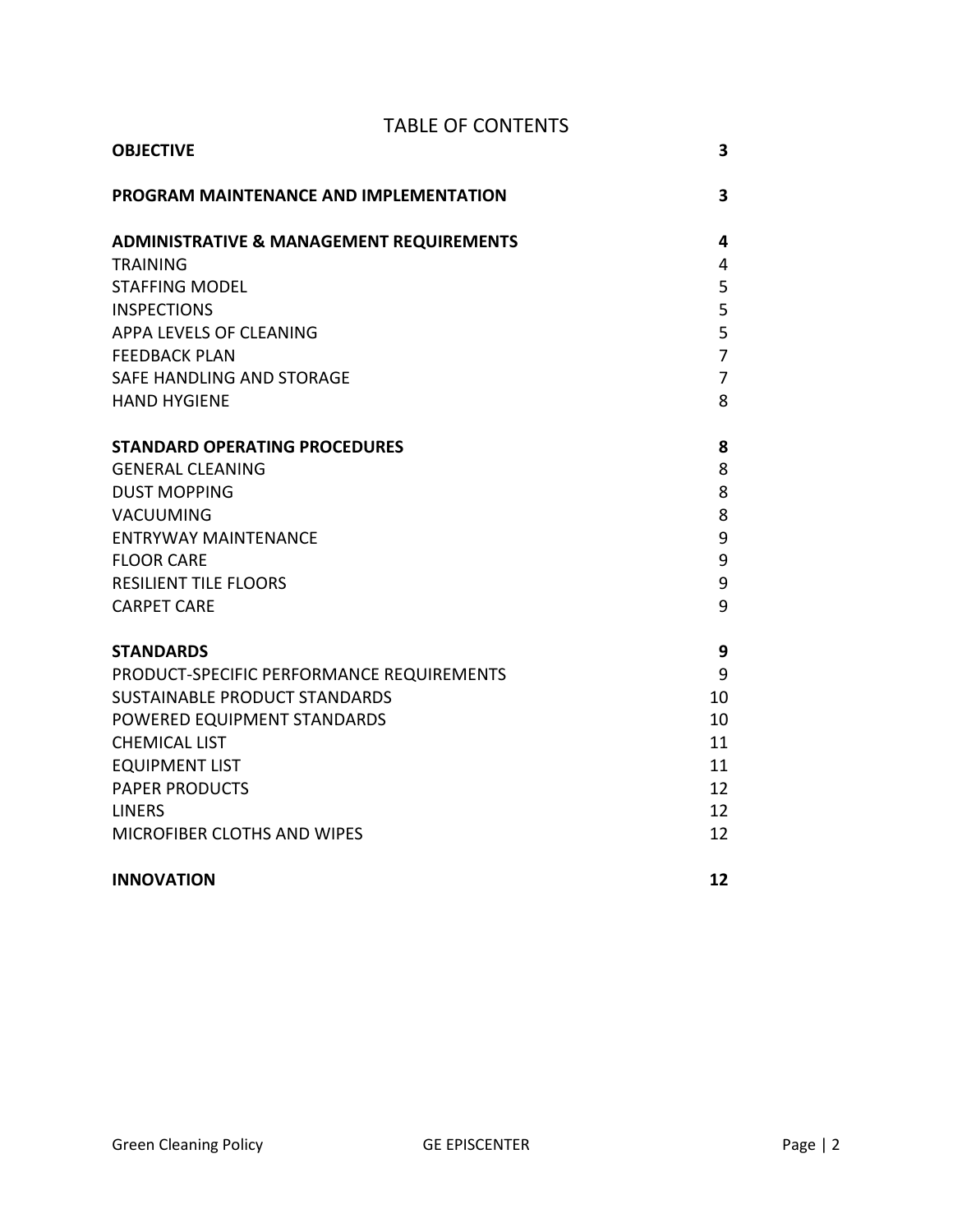# **Objective**

The University of Dayton is committed to maintaining a high standard of cleanliness in our facilities as well as promoting indoor air quality and sustainability by implementing a thorough green cleaning program. We accomplish this level of commitment by incorporating sustainably certified chemicals and equipment, and utilizing proper custodial training and procedures. We are determined to provide healthy high performance cleaning and a more productive indoor environment with fewer burdens to our natural resources.

The purpose of this document is to present the framework for University of Dayton green cleaning standards and practices. The standards outlined here are intended to reduce the exposure of faculty, staff, students, and visitors to chemical, biological, and particulate matter that may be harmful to human health, and the built and natural environments.

Our overall cleaning standards are designed to fulfill LEED criteria. Other sources for our standards are Green Seal (GS) and the Carpet and Rug Institute (CRI). The green chemicals and tools selected under this standard are for routine cleaning. Where more aggressive cleaning of a non-routine nature is required, chemicals that do not meet this standard may occasionally be used. Examples of chemicals in this latter category are: floor finishes containing metal, strippers containing ammonia, red stain removers, metal polish, and ceramic tile cleaners. This approach complies with Green Seal GS37 and LEED 2009 EBOM IEQ Credit 3.3.

All of the standards and guidelines set forth in the Green Cleaning Policy will be upheld by all management staff and custodial staff. This policy takes effect upon occupancy of the facility and will continue indefinitely.

# **Program Maintenance and Implementation**

University of Dayton Green Cleaning Standards is a written document establishing how green cleaning standards are to be used, managed, and evaluated. The Department of Facilities Management will maintain the Standards. The department will also review and update the Standards as necessary. The Contracted Services Manager and the Environmental Sustainability Manager will be responsible for initiation, communication and compliance verification. The requirements identified here are for LEED certified buildings or buildings pursuing LEED certification, as well as pertinent to all University buildings.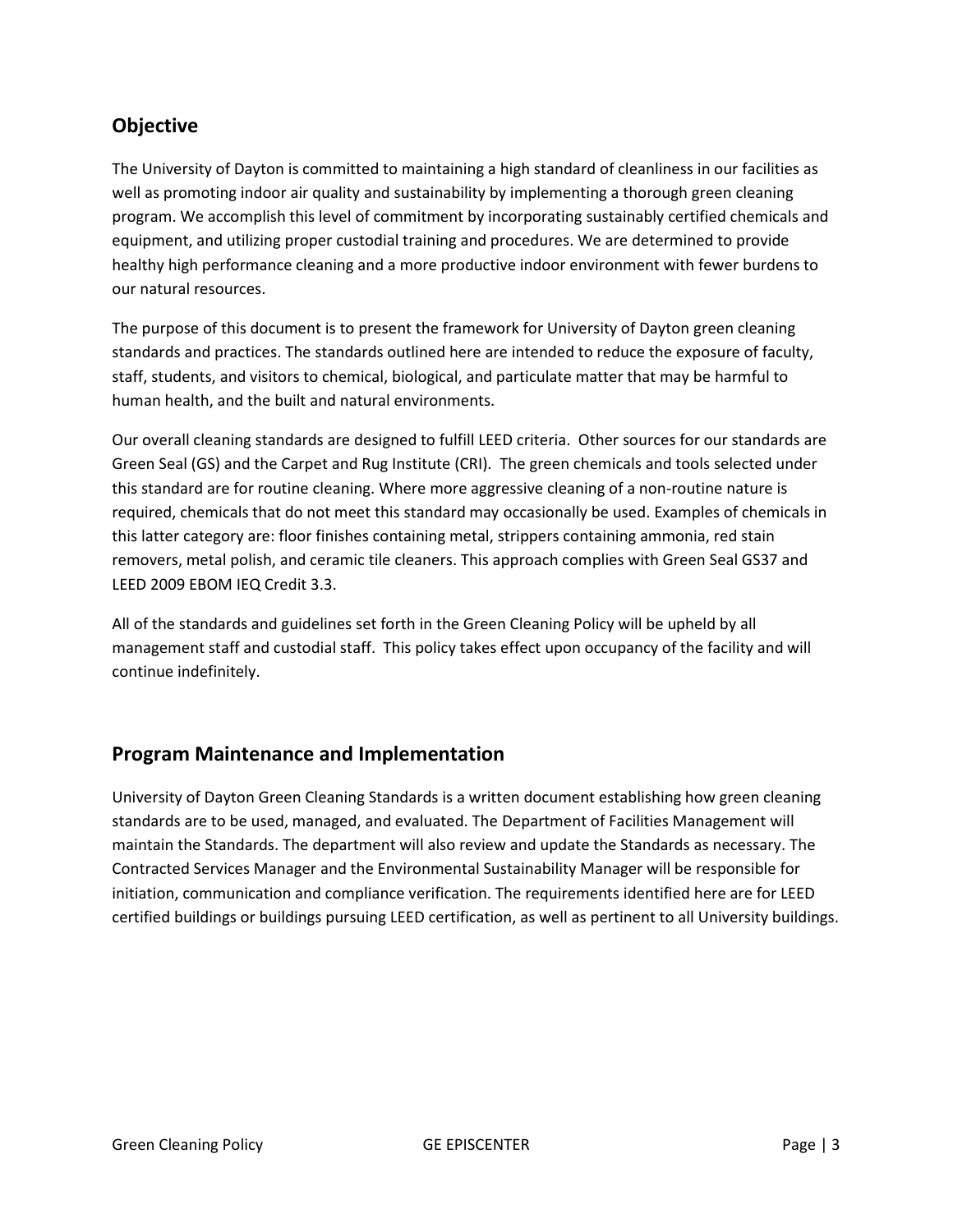# **Administrative and Management Requirements**

### **Green Cleaning Training**

A training program has been created for cleaning supervisors and staff, who are responsible for implementing green cleaning procedures on a daily basis. The training program is to ensure staff understands the environmental and health issues associated with cleaning products and equipment, as well as their specific responsibilities for application and adherence of the policy. The curriculum covers the hazards, use, maintenance, and proper disposal of cleaning chemicals, and dispensing equipment and packaging. This program also includes strategies for promoting and improving hand hygiene, including both hand washing and the use of alcohol-based waterless hand sanitizers. The training is conducted annually. All custodians and managers will be trained. The cleaning contractor is responsible for updating the training program, and program delivery and compliance. Documentation of training is kept by the cleaning contractor.

Basic principles of green cleaning procedures will include, but will not be limited to, the following items. Training on green cleaning procedures, equipment, and products will take place before the first day of working or on the first day of employment.

- Entryways: trapping and removing dirt and pollutants before they enter the building. Frequent cleaning of entrances and floor mats.
- Indoor Air Quality: procedures for minimizing particles of dust and chemicals in the air. Application of chemicals to the cloth rather than spraying the surface to be cleaned.
- Proper use of the chemical management systems for accurate dilutions to maximize cleaning efficiency and minimize waste.
- HEPA filter bags: empty the equipment at the end of shifts or when they are half full.
- Proper vacuuming, extraction, rinsing and drying of carpet.
- Focus on cleaning touch points such as door knobs, handles, bright work, fixtures and any other common areas in the building where occupants come in contact.
- Proper application of disinfectant in restrooms by following the proper dwell time for chemical to work on the surface. Disinfect or remove any spot while using less product.
- Color-coded tools to ensure that pollutants do not get carried from one area to another.
- Preventing cross-contamination by using the proper micro-fiber cloth codes:
	- Yellow micro-fiber cloth for dusting
	- Green/white micro-fiber cloth for general purposes
	- Blue micro-fiber cloth for glass surfaces
	- Red/orange micro-fiber cloth for restrooms
- Preventing cross-contamination by using the proper mop pad codes:
	- Yellow micro-fiber pads for finish remover
	- Green micro-fiber pads will be used dry
	- Blue micro-fiber pads will be used wet
	- White micro-fiber pads for finish applicator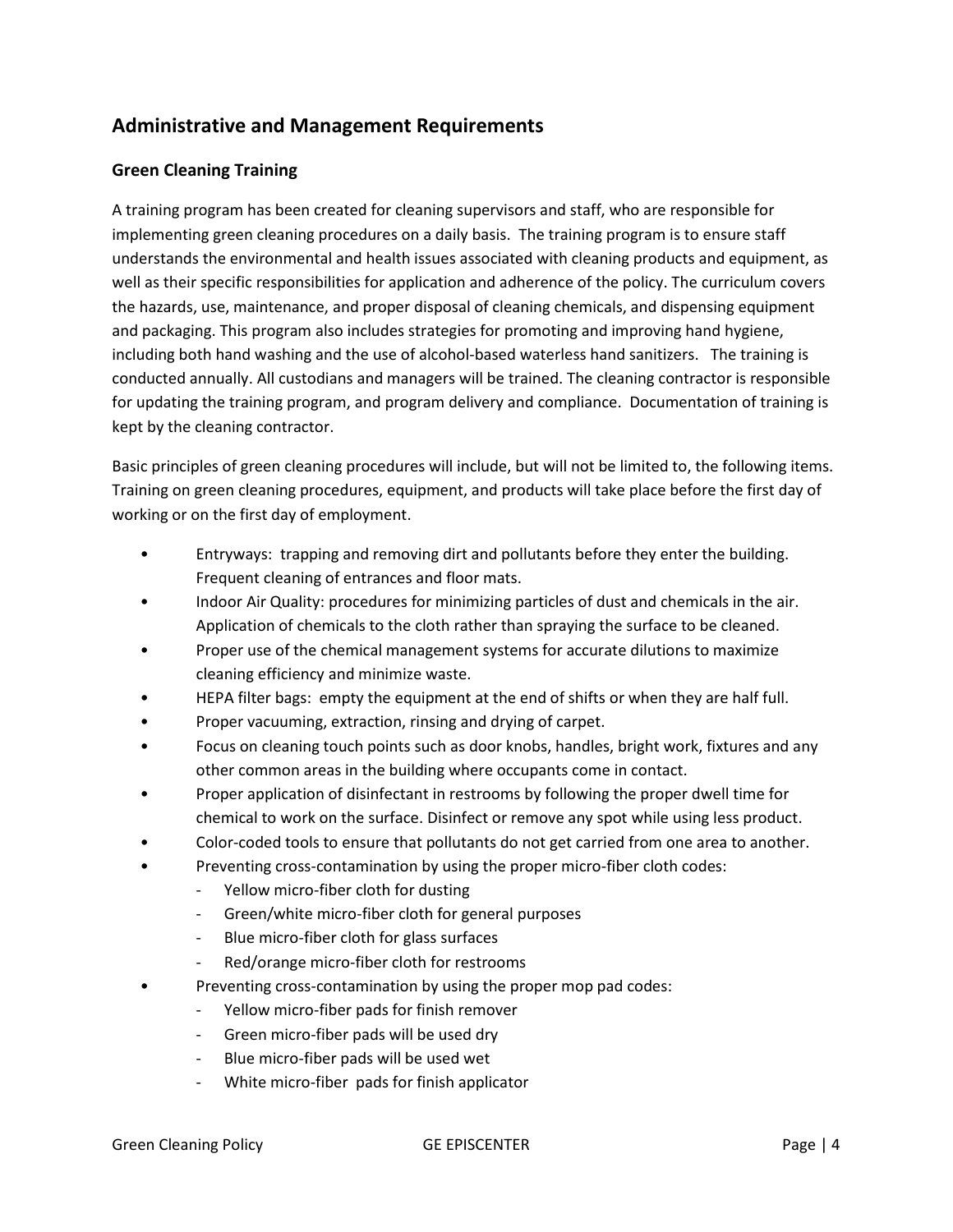#### **Staffing Models**

A staffing model for each building along with detailed cleaning schedules (including entryways) and tasks will be maintained.

#### **Inspections**

A plan for conducting routine inspections to evaluate the effectiveness of the cleaning program, using the Association of Physical Plant Administrators (APPA) standards as a guide, is in place. The target standard is APPA level 2 (see description below). Managers and/or supervisors will conduct routine inspections and maintain records of inspection results and the corrective actions taken. A corrective plan is in place for any areas that fall below the target level of cleanliness. The plan includes the following:

#### Step One

Review the performance of the custodian to insure that procedures are being followed as specified. This is accomplished by observing the custodian as each task is performed. The custodian is retrained in the correct procedures.

#### Step Two

If procedures are being followed correctly, a review of the process is required. This will include a look at the appropriateness of the cleaning tasks and tools, cleaning frequency and any changes in room usage. For example, if the usage of a room has changed from a private office to a staff break room, adjustments in the cleaning tasks and frequencies may be required.

#### Step Three

New cleaning schedules will be generated that reflect the new cleaning routines. The custodian will be retrained in the new procedures. The area will be inspected again within six months to assure quality levels are maintained.

#### **APPA Levels of Cleaning**

Level 1 - Orderly

- Floors and base moldings shine and/or are bright and clean; colors are fresh. There is no buildup in corners or along walls.
- All vertical and horizontal surfaces have a freshly cleaned or polished appearance and have no accumulation of dust, dirt, marks, streaks, smudges or fingerprints.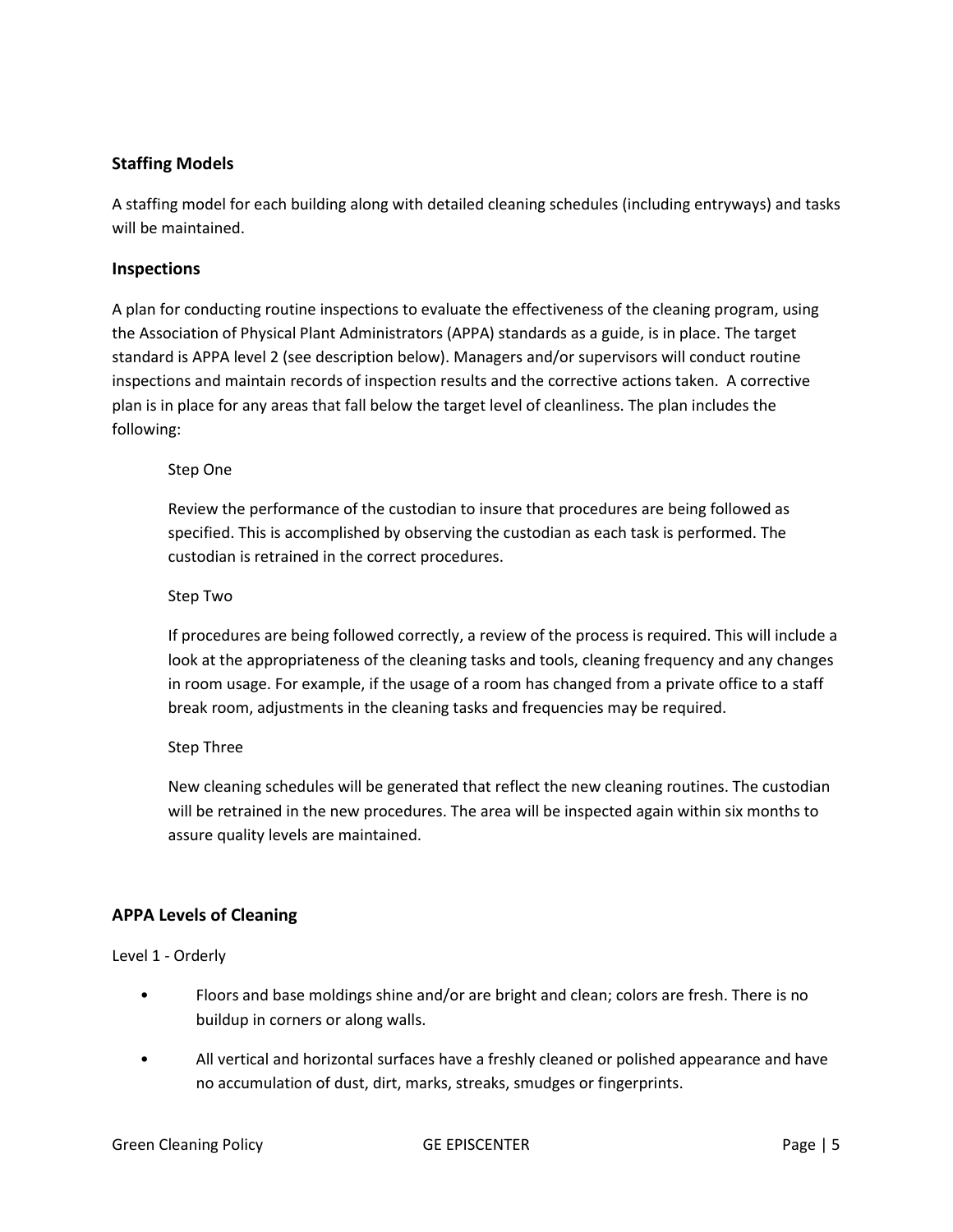- Washroom and shower tile and fixtures gleam and are odor free. Supplies are adequate.
- Trash containers and pencil sharpeners are empty, clean and odor-free.

#### Level 2 -Ordinary

- Floors and base moldings shine and/or are bright and clean. There is no buildup in corners or along walls, but there can be up to two days' worth of dirt, dust, stains or streaks.
- All vertical and horizontal surfaces are clean, but marks, dust, smudges and fingerprints are noticeable with close observation.
- Washroom and shower tile and fixtures gleam and are odor free. Supplies are adequate.
- Trash containers and pencil sharpeners are empty, clean and odor-free.

#### Level 3 - Casual

- Floors are swept clean, but upon observation dust, dirt and stains, as well as a buildup of dirt, dust and/or floor finish in corners and along walls, can be seen.
- There are dull spots and/or matted carpet in walking lanes and streaks and splashes on base molding.
- All vertical and horizontal surfaces have obvious dust, dirt, marks, smudges and fingerprints.
- Lamps all work and all fixtures are clean.
- Trash containers and pencil sharpeners are empty, clean and odor-free.

#### Level 4 - Moderate

- Floors are swept clean, but are dull. Colors are dingy and there is an obvious buildup of dust, dirt and/or floor finish in corners and along walls. Moldings are dull and show streaks and splashes.
- All vertical and horizontal surfaces have conspicuous dust, dirt, smudges, fingerprints and marks that will be difficult to remove.
- Less than 5 percent of lamps are burned out and fixtures are dingy.
- Trash containers and pencil sharpeners have old trash and shavings. They are stained and marked. Trash cans smell sour.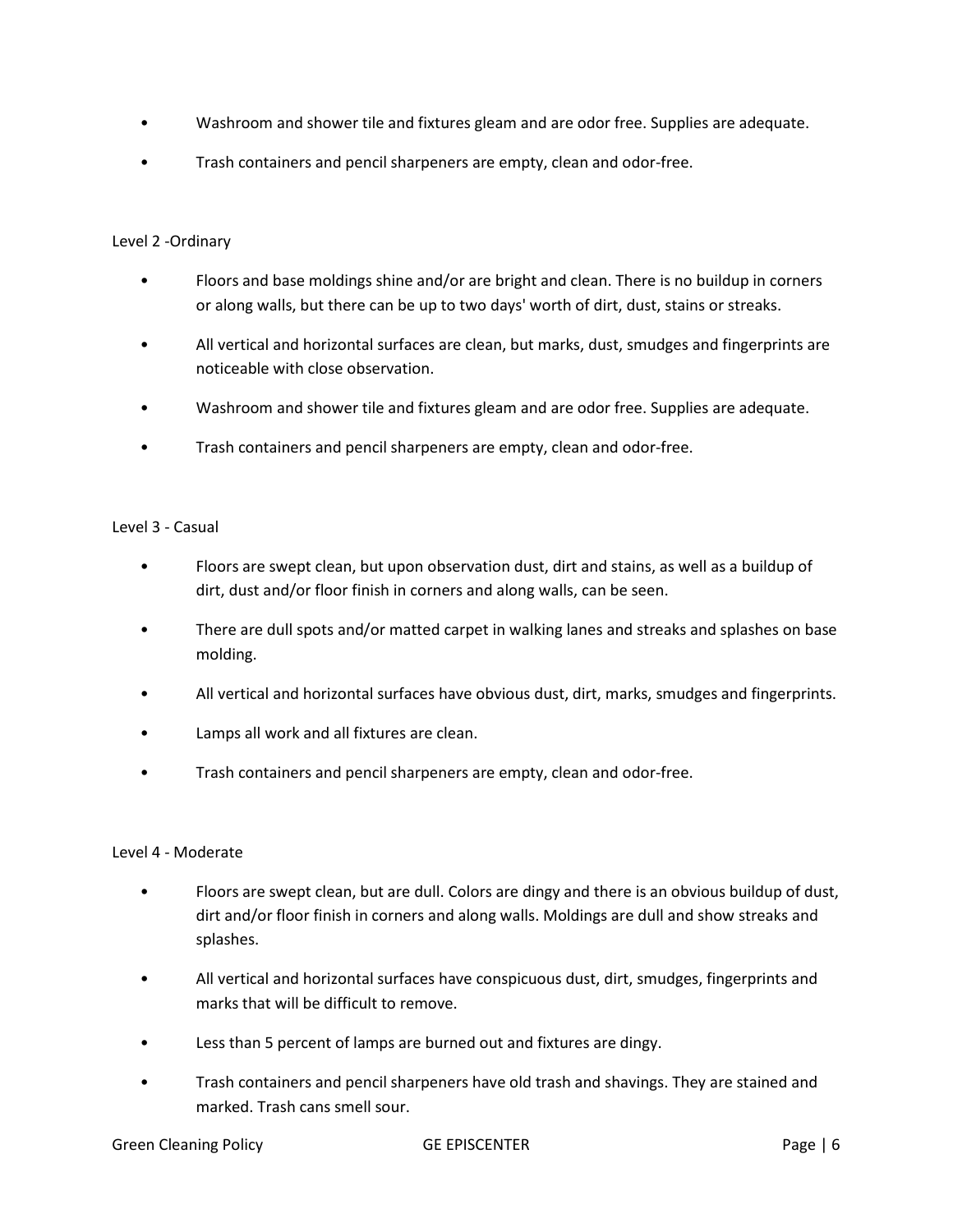Level 5 - Unkempt Neglect

- Floors and carpets are dirty and have visible wear and/or pitting. Colors are faded and dingy and there is a conspicuous buildup of dirt, dust and/or floor finish in corners and along walls. Base moldings are dirty, stained and streaked. Gum, stains, dirt, dust balls and trash are broadcast.
- All vertical and horizontal surfaces have major accumulations of dust, dirt, smudges and fingerprints, as well as damage. It is evident that no maintenance or cleaning is done on these surfaces.
- More than 5 percent of lamps are burned out and fixtures are dirty with dust balls and flies.
- Trash containers and pencil sharpeners overflow. They are stained and marked. Trash containers smell sour.

#### **Feedback Plan**

The university encourages building management, occupants and cleaning staff to develop open lines of communication in order to ensure the success of the green cleaning program. Staff, faculty and students can request services using the on-line Facilities work order system. Customer service surveys are conducted periodically to gauge the effectiveness of the program. In addition, comments and concerns can be directed to the Contracted Services Manager at any time. Communicating with building occupants is vital in reaching the goal of a healthy indoor environment. Documentation of all communication with building occupants will be maintained by the Contracted Services Manager.

#### **Safe Handling and Storage**

Custodians receive training and information on the Hazard Communication Program. The extent of the information will be dependent on their work environment and chemicals that they may encounter. The hazard communication training will be provided by cleaning contractor management, or the manufacturing representative. Documentation is kept for the chemical type, volume and concentration used in each cleaning process.

Custodians are required to put on the necessary personal protective equipment (PPE) whenever using cleaning chemicals. Custodians are trained in the safe handling of chemicals, including a review of the Material Safety Data Sheets (MSDS) for each chemical. The training includes instructions to not mix different chemicals, and first-aid actions to take in event of accidental chemical contact with skin or eyes.

Custodians are instructed to report accidents and spills immediately. All accidents are documented and investigated. Custodians are also required to inform their supervisor of any adverse reactions to using chemicals.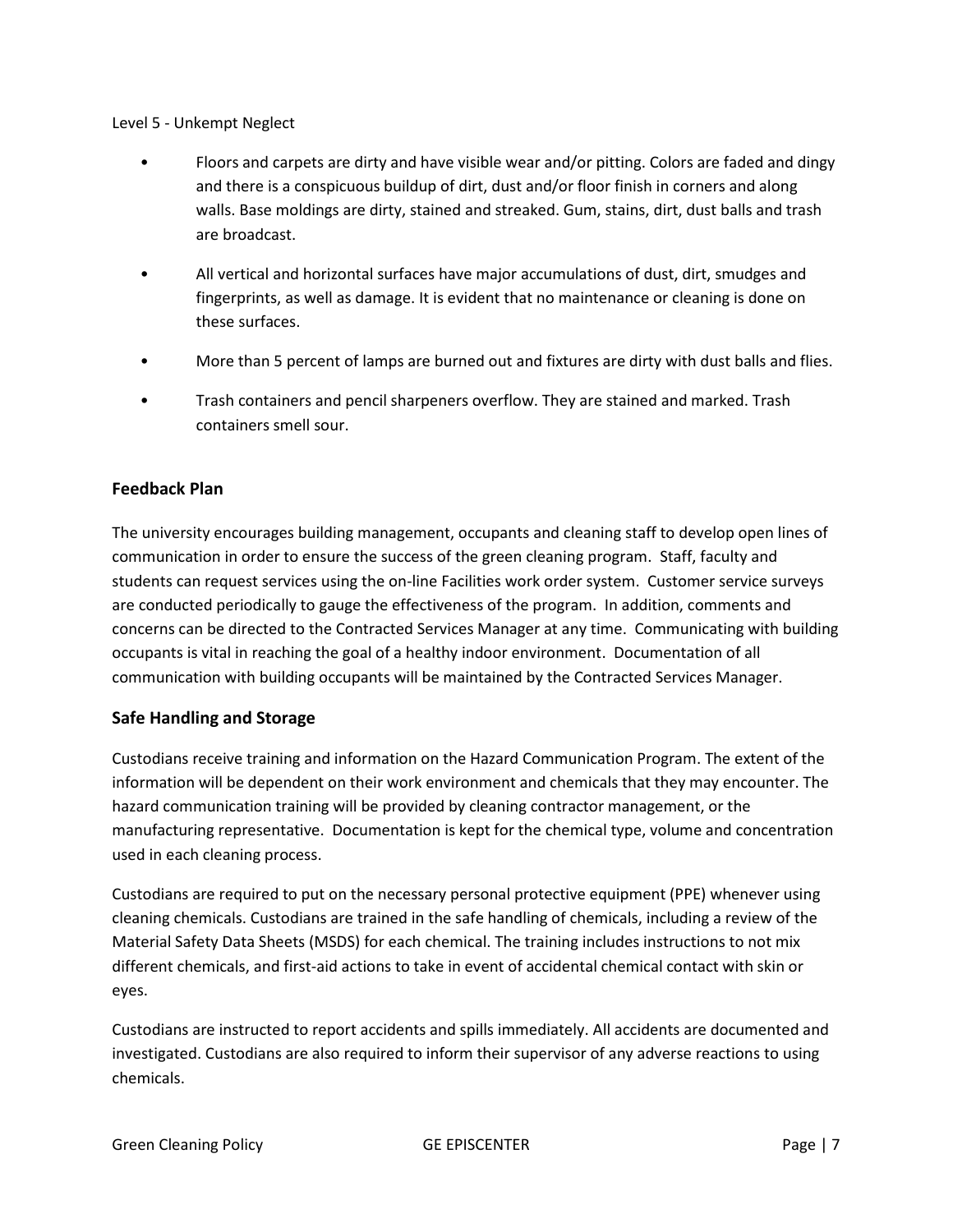Chemicals are stored in dedicated storage rooms and custodial closets away from heat, sunlight and foodstuffs. All containers and spray bottles are clearly labeled. The transfer or storage of cleaning chemicals in unmarked containers, food containers or drink containers is prohibited.

Training and education provided to employees and others will be documented with detailed records maintained by the location and copy of all training records on file in the location's office.

#### **Hand Hygiene**

Focus on preventative measures. The janitorial staff should wash their hands as many times as is necessary, and also keep equipment clean and well maintained. Building occupants are encouraged to maintain hand hygiene through hand washing and the availability of alcohol-based waterless hand sanitizers throughout our facilities.

# **Standard Operating Procedures**

#### **General Cleaning**

General Cleaning of all surfaces are performed a minimum of once a week. Restrooms and other public areas are cleaned daily.

- 1. Microfiber, lint-free dusting cloths are preferred instead of cotton cloths.
- 2. Always use a folded cloth. Spray cloth with cleaner. Be sure to refold when full of soil. Refolding provides more cleaning surface area and maximizes effective use of the cloth.
- 3. Use designated color cloths for different spaces, for example, for restrooms.
- 4. Soiled cloths are to be placed in a container to be laundered.

#### **Dust Mopping**

The dust mopping of floors and stairwells is performed a minimum of once a week.

1. A micro-fiber flat mop is preferred over a dry or chemically treated cotton mop.

#### **Vacuuming**

Vacuuming of floors is performed a minimum of once a week.

- 1. CRI's Green Label Program and HEPA filters are required for vacuums.
- 2. Vacuum bags should be checked periodically and changed out when they become half-full.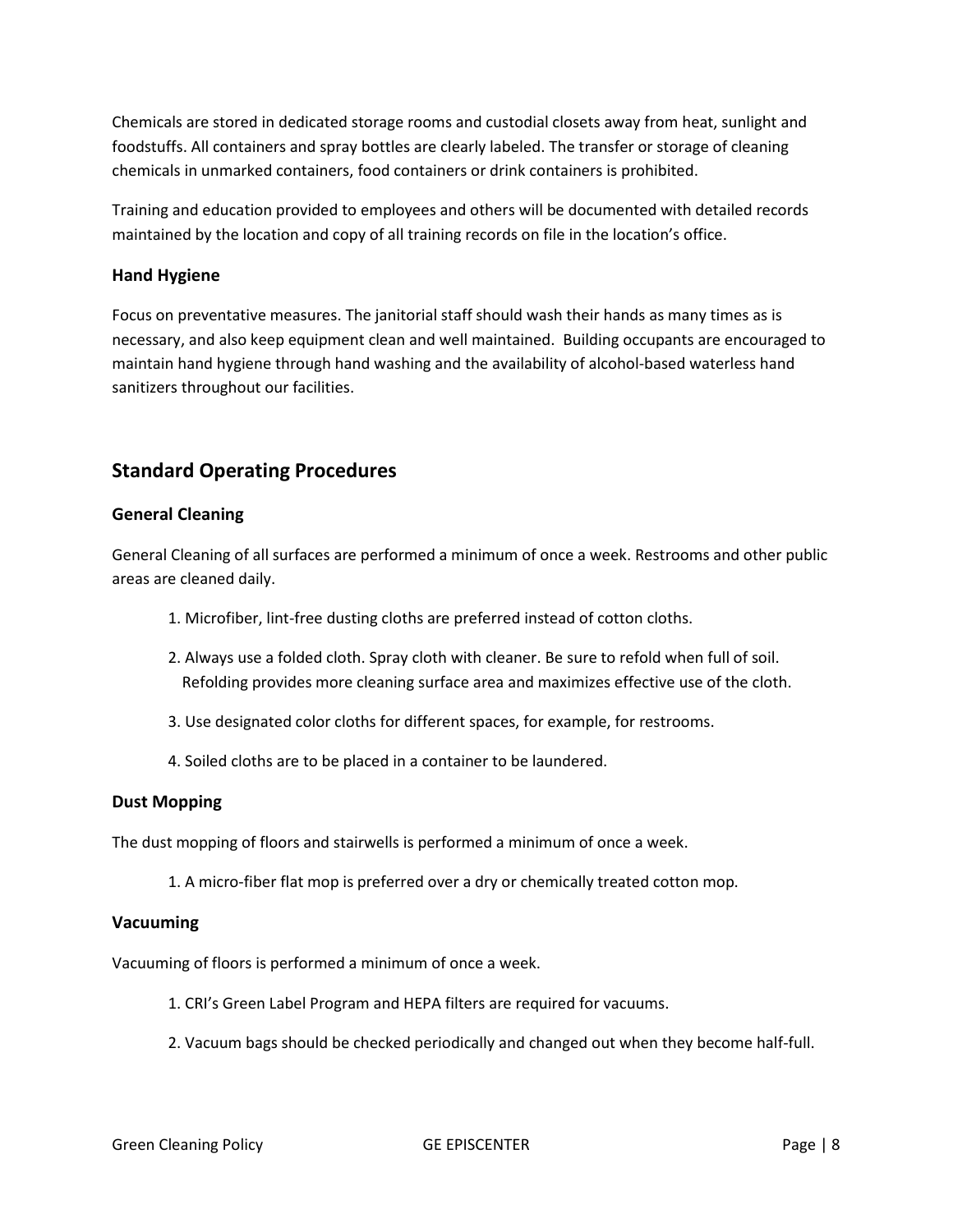#### **Entryway Maintenance**

Entryway Maintenance is performed a minimum of once a week.

- 1. Sweep or vacuum entry and matting (daily).
- 2. Roll up and remove matting.
- 3. Place wet floor signs as the situation dictates.
- 4. Damp mop entryway. This reduces the potential for moisture to lead to bacterial and fungal growth when floor mats get wet.
- 5. Replace mats and remove wet floor signs when area is dry.

#### **Floor Care**

All floors are swept, dust mopped, wet mopped or auto-scrubbed a minimum of once weekly.

#### **Resilient Tile Floors**

When wear paths begin to develop in the finish on resilient tile floors, the floor is "top scrubbed" removing a layer of finish, dirt and debris. The floor is then recoated using an uncertified (zinc based) floor finish. All resilient tile floors are maintained with five coats of floor finish. Top scrubbing is a green preferred procedure that avoids the use of toxic strippers.

When floors cannot be restored using the top scrubbing method, a complete stripping of all wax finish is performed using a non-certified (ammonia) based finish remover. A minimum of five coats of finish is then applied according to manufacturer specifications and application timelines.

#### **Carpet Care**

Carpets are deep cleaned once a year using sustainable powered carpet cleaning equipment certified by the Carpet & Rug Institute (CRI). Our machines use less water, fewer chemicals and have advanced ergonomic features compared to non-certified equipment. Interim carpet cleaning is scheduled to address the needs of high traffic areas. Carpets are pre-sprayed before cleaning.

## **STANDARDS**

#### **Product -Specific Performance Requirements**

• Each product shall clean common soils and surfaces in its category effectively, at the most dilute/least concentrated manufacturer-recommended dilution level for routine cleaning, as measured by the following applicable standard test methods. Products shall be diluted, as required, just prior to testing using water from the cold tap at no more than 50F. Carpet cleaners may be diluted with warm or hot water where required by the test method or performance considerations.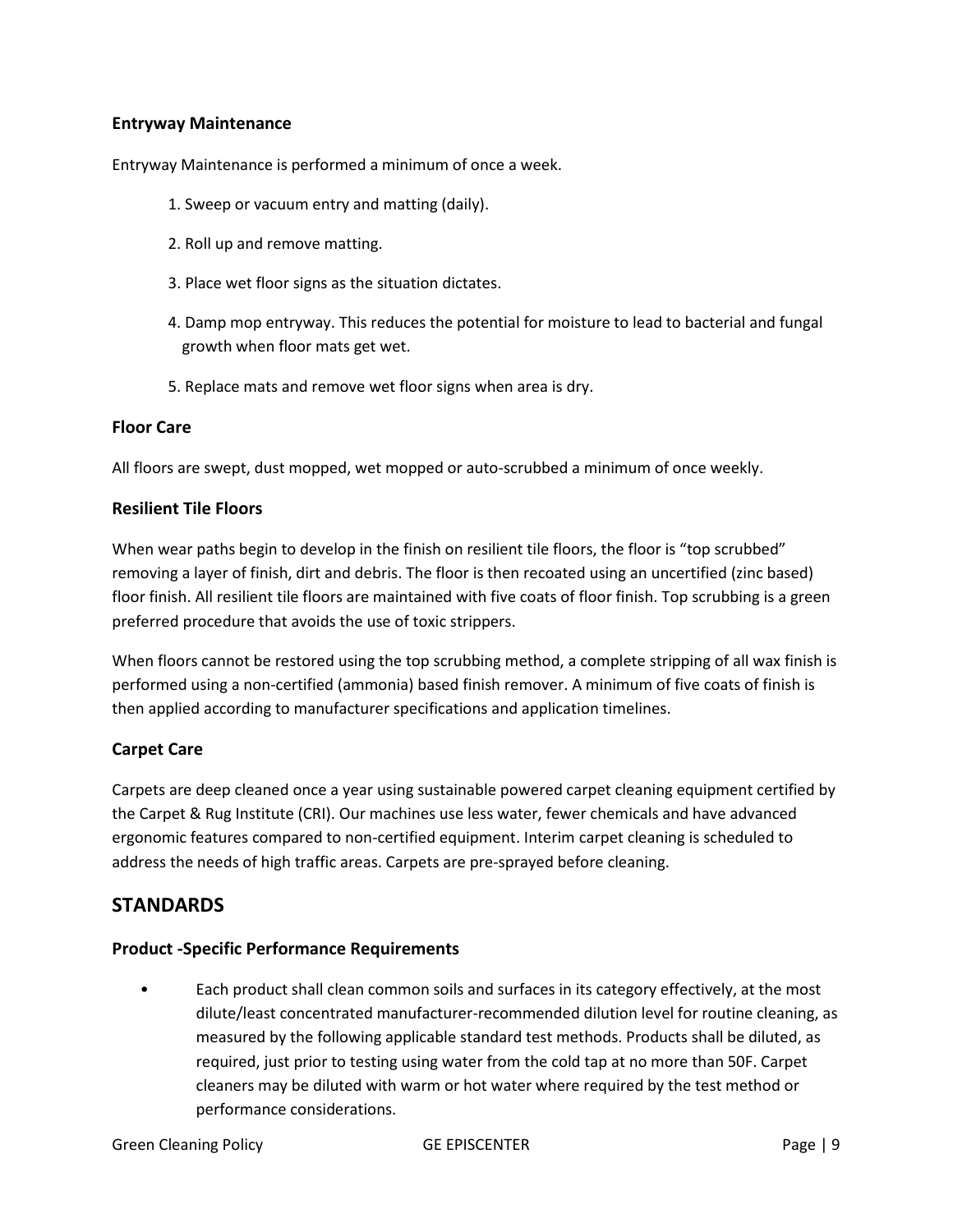- **General-Purpose Cleaner**s: The product shall remove at least 80% of the particulate soil.
- **Restroom Cleaners**: The product shall remove at least 75% of the soil in ASTM D5343-06 as measured by the method. If the product is used for toilet bowl or urinal cleaning, then it must also demonstrate efficacy for water hardness removal.
- **Carpet Cleaners**: The product shall have a pH between 3 and 10 and be tested following the requirements with an appropriate method as outlined in, alternative performance requirements, for cleaning efficiency and resoiling resistance. Alternatively, products that have WoolSafe certification or a Carpet and Rug Institute Cleaning Solutions Seal of approval, or equivalent, will be accepted.
- **Glass Cleaners:** The product shall achieve at least a rating of three in each of the following Consumer Specialty Products Association (CSPA) DCC 09 categories: soil removal, smearing, and streaking.

## **Sustainable Product Standards**

Our cleaning chemicals meet one or more of the following standards listed below. Selected chemicals use dilution systems to minimize waste.

- General-purpose cleaners, bathroom, glass and carpet cleaners comply with the Green Seal GS-37 standard.
- Floor care products comply with the Green Seal GS-40 standard.
- Paper products and liners comply with the Green Seal GS-01 (toilet tissue paper) standard and GS -09 (paper towels & napkins) standard.
- Various disinfectants, metal polishers and degreasers comply with the Green Seal GS-40 standard and the Canadian Environmental Choice CCD-112, 113, 115, 147 standards.
- Hand soaps comply with the Green Seal GS-41 standard.

#### **Powered Equipment Standards**

- Use only powered cleaning equipment that helps to reduce building contaminants and minimize any negative impact to the building and natural environment. Propane- powered equipment shall not be used.
- Use only vacuum cleaners that have high filtration systems and/or HEPA systems. These systems have a positive impact on indoor air quality.
- Use only carpet extraction equipment, for restorative deep cleaning, which is certified by the Carpet and Rug Institute's (CRI) Seal of Approval Testing Program for deep-cleaning extractors.
- Use only powered floor maintenance equipment, including electric and battery powered floor buffers and burnishers, which are equipped with vacuums, guards and/or other devices for capturing fine particulates and which operate with a sound level of less than 70dBA.
- Use automated scrubbing machines equipped with variable-speed feed pumps and on-board chemical metering devices to optimize the use of cleaning fluids.
- Use battery-powered equipment equipped with environmentally preferable gel batteries.
- Use powered equipment ergonomically designed to minimize vibration, noise, and user fatigue.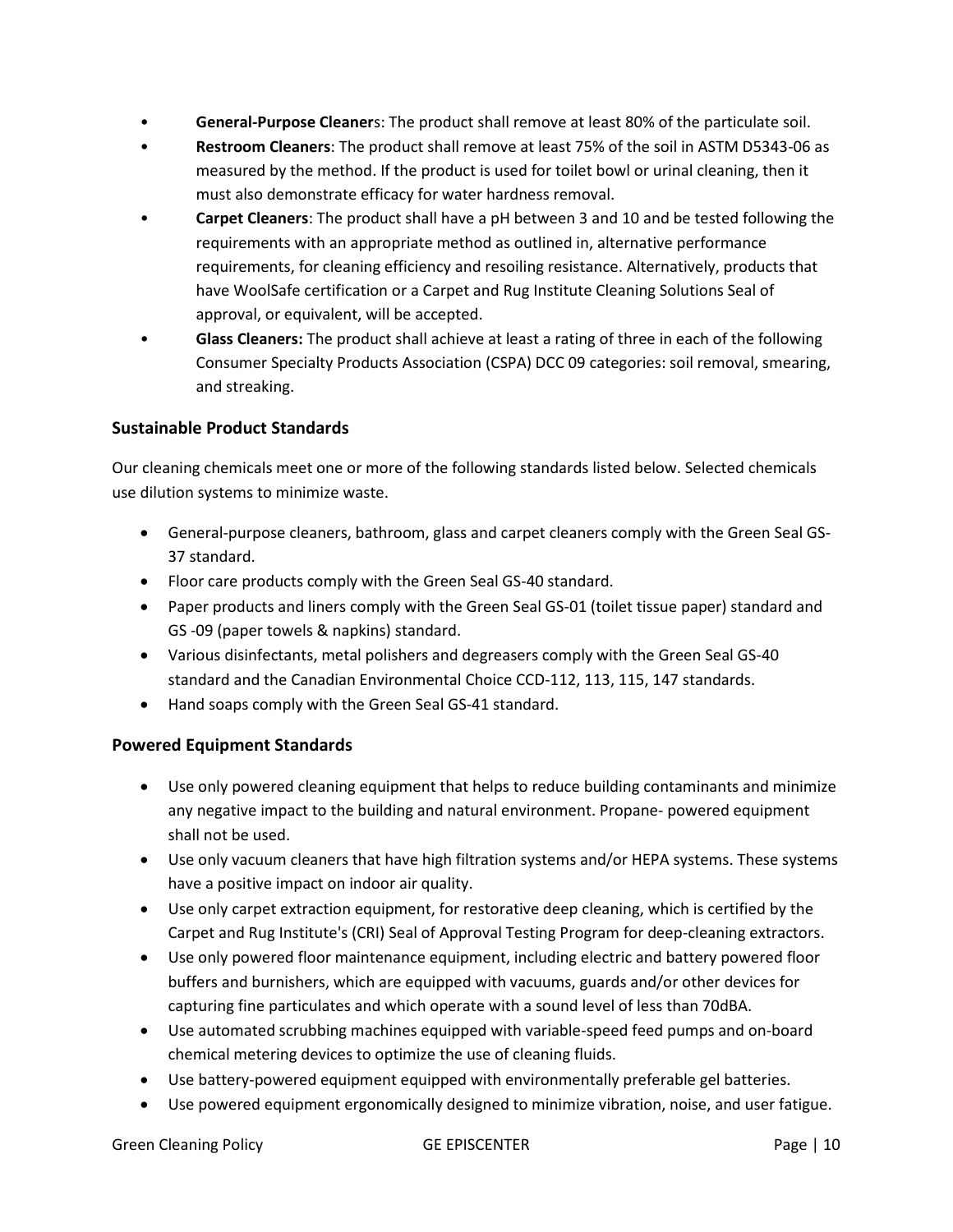Use equipment designed with safeguards, such as rollers or rubber bumpers, to reduce potential damage to building surfaces.

#### **Chemical List**

- 1. Clean by Peroxy (003504) by Spartan Chemical Company
- 2. TriBase Multi-Purpose Cleaner (38004) by Spartan Chemical Company
- 3. BioRenewables Glass Cleaner (383504) by Spartan Chemical Company
- 4. Green Solutions Industrial Cleaner (350604) by Spartan Chemical Company
- 5. Green Solutions Glass Cleaner (350704) by Spartan Chemical Company
- 6. Green Solutions Floor Seal & Finish (350404) by Spartan Chemical Company
- 7. Green Solutions Floor Finish Remover (350504) by Spartan Chemical Company
- 8. Green Solutions All Purpose Cleaner (350104) by Spartan Chemical Company
- 9. Green Solutions Carpet Cleaner (350904) by Spartan Chemical Company
- 10. Grout Safe Cleaner- Degreaser by Envirox
- 11. H2 Orange2 Concentrate 117 by Envirox
- 12. Pearl Floor Finish by Classic Solutions, INC
- 13. RYBY Stripper by Classic Solutions, INC

#### **Equipment List**

- 1. Spectrum 12H Vacuum by Advance
- 2. Spectrum 12P & 15P Vacuum by Advance
- 3. Spectrum 15D & 18D Vacuum by Advance
- 4. AquaClean 12ST Extractor by Advance
- 5. AquaClean 16ST I 16XP I 18FLX Extractor by Advance
- 6. Aqua Pro XP Extractor by Advance
- 7. Advenger 28" riding scrubber by Advance
- 8. Adfinity 20" walk-behind scrubber by Advance